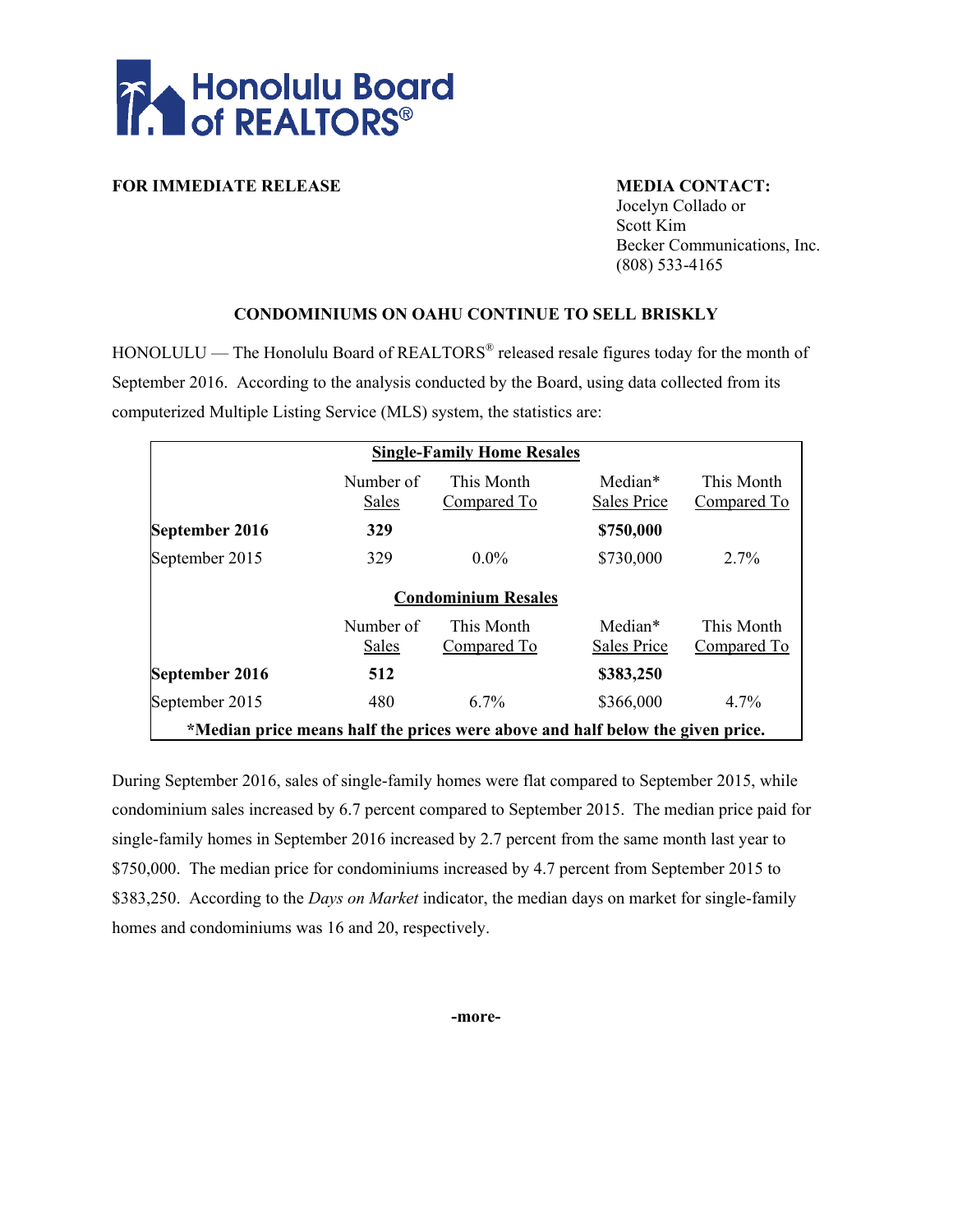#### **News Release / September 2016 Housing Statistics -2-**

"Oahu's housing resale market in September indicates that there was no slowdown in demand as the summer came to an end," said Kalama Kim, 2016 Honolulu Board of REALTORS® President. "While sales of single-family homes were flat compared to last year, the median days on market of just 16 days show homebuyers are still aggressively seeking opportunities. Another indication that demand is still strong are the pending sales figures, which show increases of nearly nine percent for single-family homes and 14 percent for condominiums, compared to last year. We are concerned about a drop in active listings for both single-family homes and condominiums during September, as more inventory is needed to satisfy the demand for housing, which has been the case for some time."

The public is encouraged to visit **[www.hicentral.com](http://www.hicentral.com/)** to see what's happening in the housing market. Consumers have the ability to browse Oahu single-family home and condominium listings, available for sale and for rent, and to see a comprehensive guide of homes that will be open to visit this Sunday. All searches can be done by geographic location, price range or both, and **[hicentral.com](http://hicentral.com/)** provides useful information about buying and selling real estate in Hawaii.

Established in 1922, the Honolulu Board of REALTORS® is one of the largest of 1,200 boards of REALTORS® in the nation, and, with more than 6,000 members, is one of the largest trade organizations on Oahu. Membership is available to licensed real estate brokers, agents, property managers, appraisers, counselors and others engaged in all aspects of the real estate industry who pledge to adhere to a strict Code of Ethics and Standards of Practice. For more information, call (808) 732-3000 or visit www.hicentral.com.

(This report reflects information about resales of existing properties only and does not include new home sales. All of the MLS information is compiled from sales reported during the cited months; this data is known only after closing of escrow. The time delay between the signing of a sales contract and the closing of escrow is usually between one and three months.)

# # #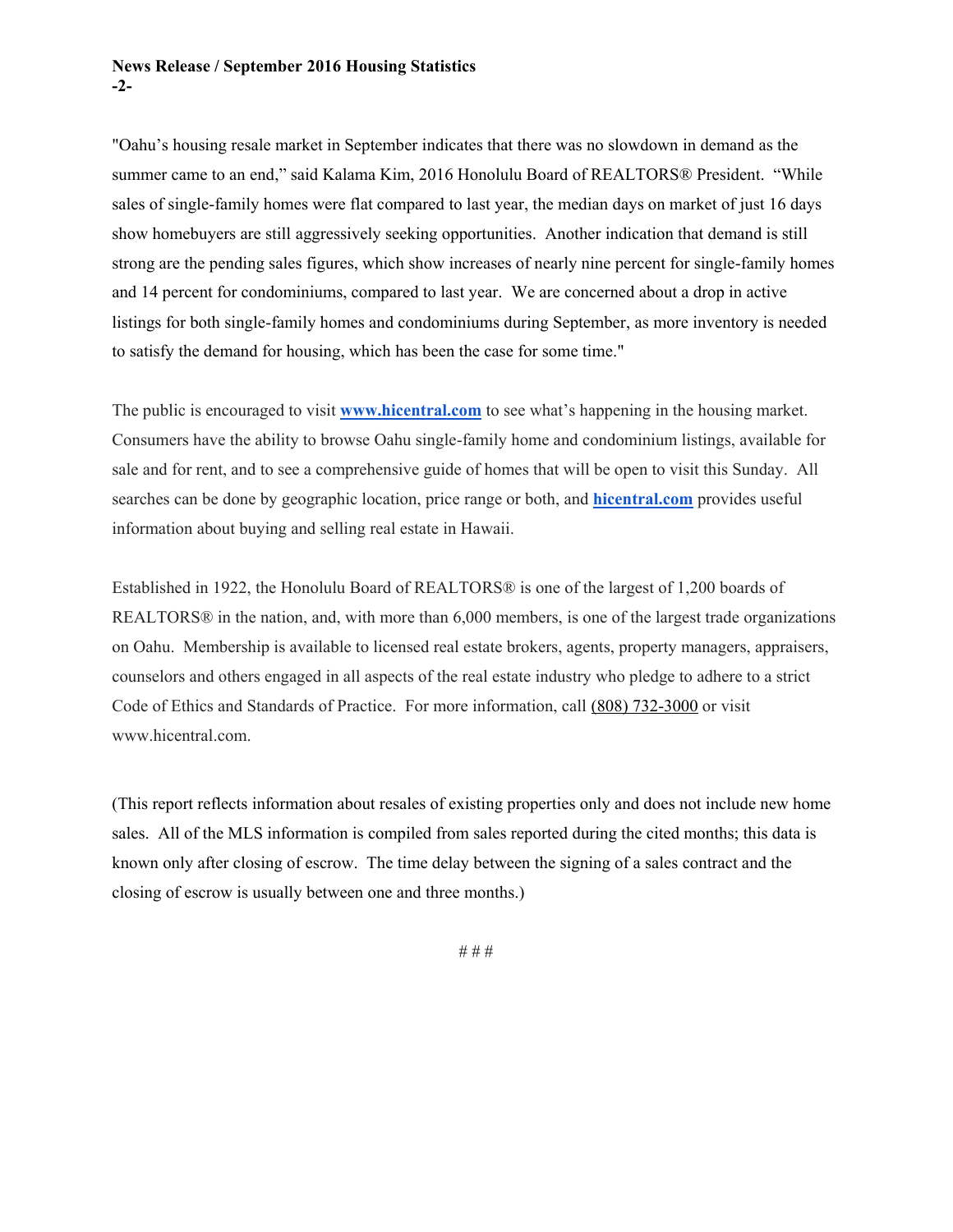# **Closed Sales**

**September-16**

**OAHU, HAWAII**

(A count of all properties that have closed in a given month.)



|                                          |      |     |     |     |     |     |     |     |     |      |     |     |     |     |     |     |     |     | Oct-14 Nov-14 Dec-14 Jan-15 Feb-15 Mar-15 Apr-15 May-15 Jun-15 Jul-15 Aug-15 Sep-15 Oct-15 Nov-15 Dec-15 Jan-16 Feb-16 Mar-16 Apr-16 May-16 Jun-16 Jul-16 Aug-16 Sep-16 |     |     |     |     |
|------------------------------------------|------|-----|-----|-----|-----|-----|-----|-----|-----|------|-----|-----|-----|-----|-----|-----|-----|-----|-------------------------------------------------------------------------------------------------------------------------------------------------------------------------|-----|-----|-----|-----|
| <b>Closed Sales: Single Family Homes</b> | -225 | 284 | 210 | 201 | 244 | 301 | 309 | 324 | 337 | -344 | 329 | 313 | 246 | 297 | 232 | 240 | 297 | 301 | 319                                                                                                                                                                     | 324 | 322 | 344 | 329 |
| <b>Closed Sales: Condos</b>              | 363  | 390 | 286 | 290 | 403 | 454 | 450 | 500 | 501 | 428  | 480 | 454 | 358 | 424 | 338 | 324 | 491 | 460 | 477                                                                                                                                                                     | 548 | 444 | 481 | 512 |
| <b>Closed Sales: Total</b>               | 588  | 674 | 496 | 491 | 647 | 755 | 759 | 824 | 838 | 772  | 809 | 767 | 604 | 721 | 570 | 564 | 788 | 761 | 796                                                                                                                                                                     | 872 | 766 | 825 | 841 |

**SOURCE: Honolulu Board of REALTORS® , compiled from MLS data.**

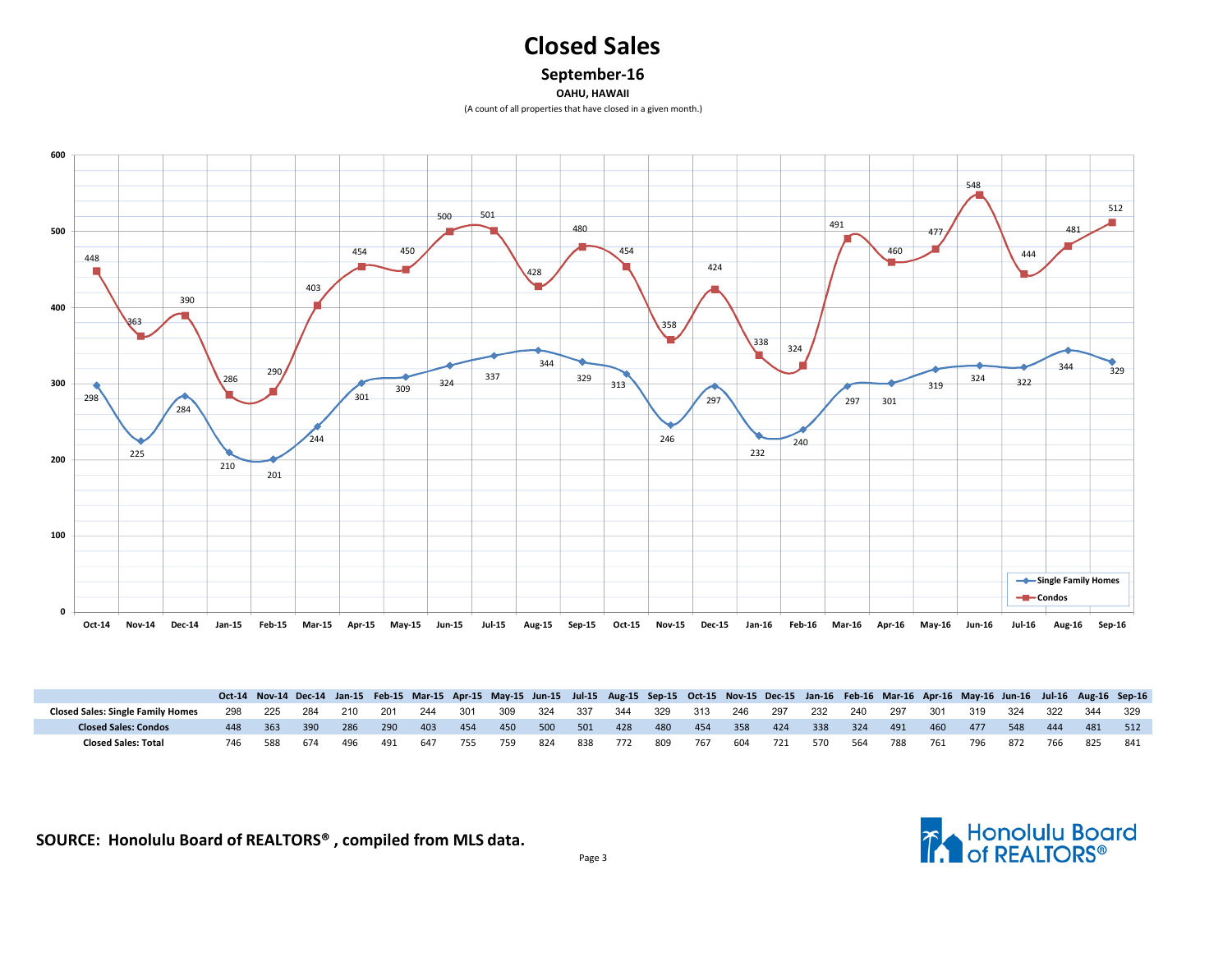## **Median Sales Price**

**September-16**

**OAHU, HAWAII**

(The medIan sales price for all closed properties in a given month.)



|                                                                                                                                                                                                                            |  |  |  |  |  |  |  |  |  |  | Oct-14 Nov-14 Dec-14 Jan-15 Feb-15 Mar-15 Apr-15 May-15 Jun-15 Jul-15 Aug-15 Sep-15 Oct-15 Nov-15 Dec-15 Jan-16 Feb-16 Mar-16 Apr-16 May-16 Jul-16 Jul-16 Aug-16 Sep-16 |  |
|----------------------------------------------------------------------------------------------------------------------------------------------------------------------------------------------------------------------------|--|--|--|--|--|--|--|--|--|--|-------------------------------------------------------------------------------------------------------------------------------------------------------------------------|--|
| Median Sales Price : SFH 690,000 719,500 690,000 675,000 648,000 700,000 674,900 698,000 700,000 710,000 699,000 730,000 720,000 715,500 700,000 733,500 700,000 725,000 729,000 719,000 760,000 746,000 747,500 750,000   |  |  |  |  |  |  |  |  |  |  |                                                                                                                                                                         |  |
| Median Sales Price: Condos 352,750 343,000 361,250 381,500 326,000 380,000 370,475 375,000 338,500 350,000 354,000 366,000 370,000 347,500 386,250 378,500 378,444 385,000 385,500 373,000 405,500 400,000 398,000 383,250 |  |  |  |  |  |  |  |  |  |  |                                                                                                                                                                         |  |